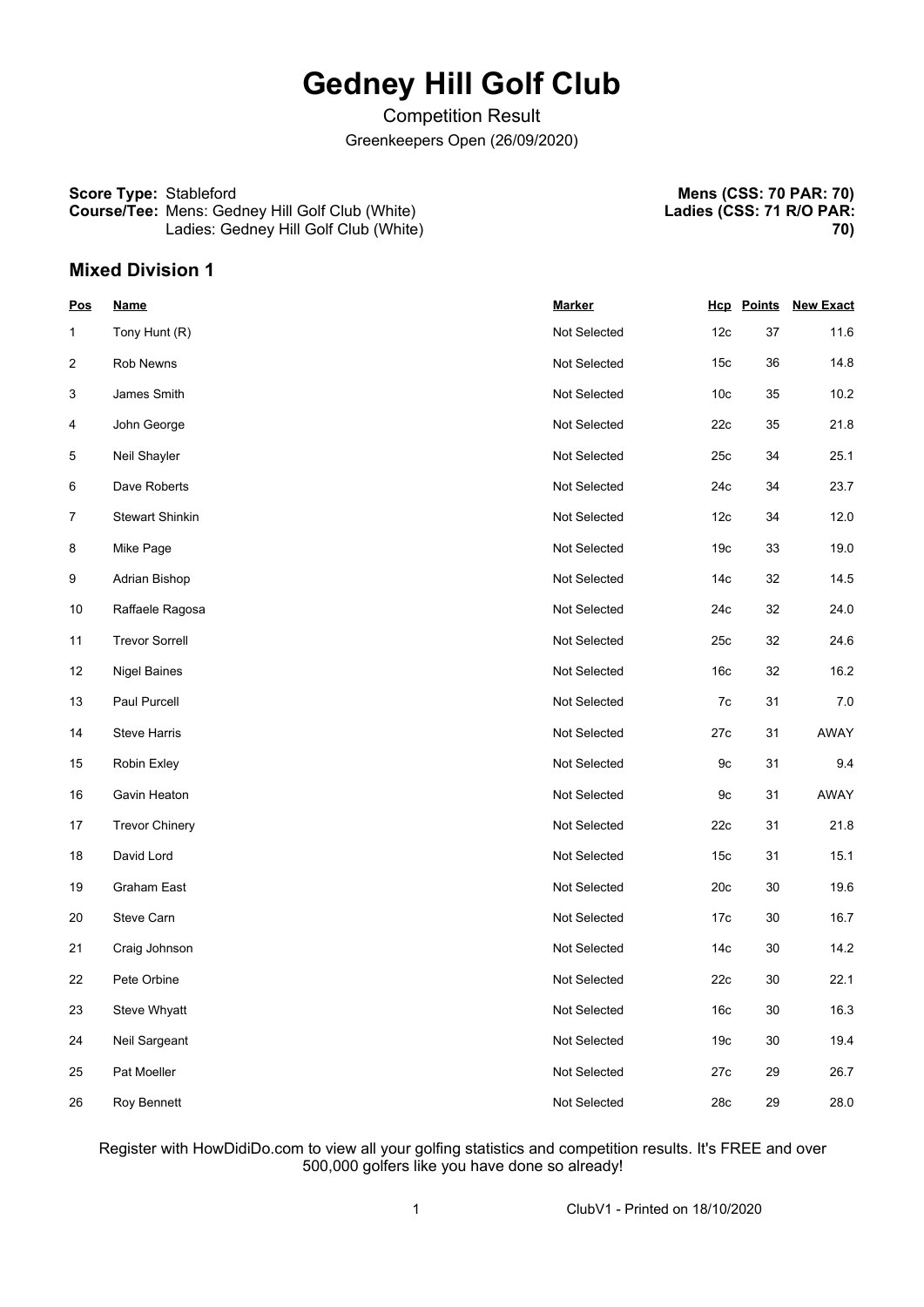### **Score Type:** Stableford **Course/Tee:** Mens: Gedney Hill Golf Club (White) Ladies: Gedney Hill Golf Club (White)

## **Mixed Division 1**

| Pos | <b>Name</b>           | <b>Marker</b> |                 | <b>Hcp</b> Points | <b>New Exact</b> |
|-----|-----------------------|---------------|-----------------|-------------------|------------------|
| 27  | Nigel Grummitt        | Not Selected  | 19 <sub>c</sub> | 29                | 18.7             |
| 28  | Steve Coe             | Not Selected  | 15 <sub>c</sub> | 29                | 15.4             |
| 29  | David (jim) Starbuck  | Not Selected  | 16c             | 28                | 16.4             |
| 30  | Bryan Johnson         | Not Selected  | 20c             | 28                | 19.6             |
| 31  | Stephen Crane         | Not Selected  | 11c             | 28                | 10.6             |
| 32  | <b>Chris Davies</b>   | Not Selected  | 8c              | 27                | 7.9              |
| 33  | <b>Barry Stanford</b> | Not Selected  | 14 <sub>c</sub> | 27                | 13.9             |
| 34  | Kristian Roberts      | Not Selected  | 23c             | 27                | 23.2             |
| 35  | Tom Penning           | Not Selected  | 26c             | 26                | 25.7             |
| 36  | Andy Brereton         | Not Selected  | 16 <sub>c</sub> | 26                | 15.8             |
| 37  | Lewis Field           | Not Selected  | 21c             | 26                | 20.6             |
| 38  | <b>Eric Cowles</b>    | Not Selected  | 18 <sub>c</sub> | 25                | 17.6             |
| 39  | Adrian McGoldrick     | Not Selected  | 25c             | 25                | 25.2             |
| 40  | <b>Chris Bennett</b>  | Not Selected  | 26c             | 24                | 26.3             |
| 41  | Neil Bird             | Not Selected  | 18 <sub>c</sub> | 24                | 18.2             |
| 42  | Clive Newman          | Not Selected  | 22c             | 24                | 22.1             |
| 43  | Lynn Exley            | Not Selected  | 12c             | 24                | 12.2             |
| 44  | Paul Hollely          | Not Selected  | 18c             | 22                | 17.8             |
| 45  | Greg Walsh            | Not Selected  | 21c             | 22                | 20.8             |
| 46  | <b>B</b> Stone        | Not Selected  | 28c             | 22                | 27.8             |
| 47  | T A (Mo) Parling      | Not Selected  | 24c             | 19                | 23.6             |
| 48  | Joseph Timms          | Not Selected  | 4c              | 14                | 4.5              |
| 49  | Jayme Dixon           | Not Selected  | 31c             | 13                | 30.8             |
| 50  | <b>Adam Britton</b>   | Not Selected  | 8c              | 4                 | 8.4              |

Register with HowDidiDo.com to view all your golfing statistics and competition results. It's FREE and over 500,000 golfers like you have done so already!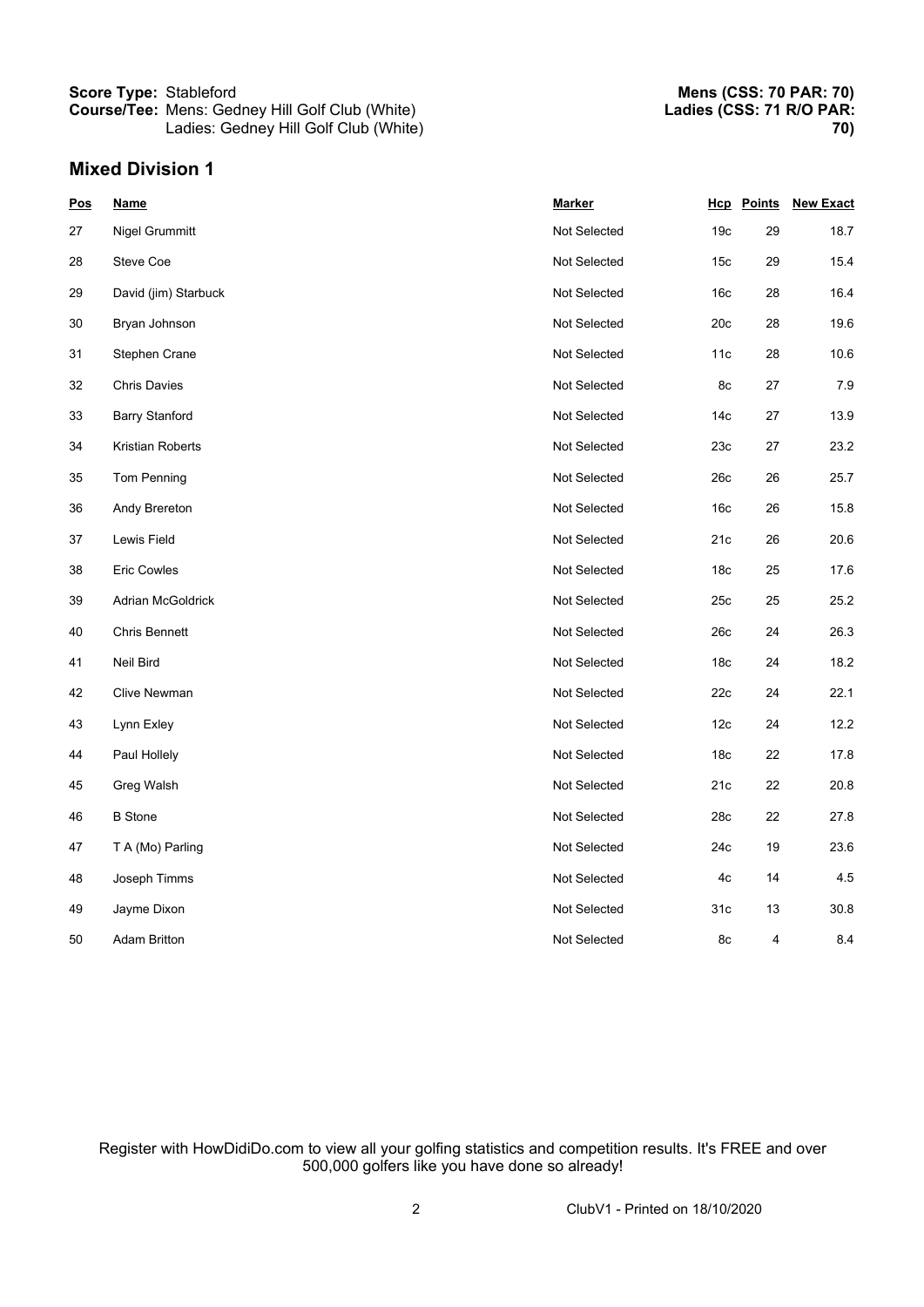**Score Type:** Stableford **Course/Tee:** Mens: Gedney Hill Golf Club (White) Ladies: Gedney Hill Golf Club (White)

### **Mixed Division 1**

**Mens (CSS: 70 PAR: 70) Ladies (CSS: 71 R/O PAR: 70)**

**Pos Name Marker Hcp Points New Exact**

 $@ =$  Stableford Adjusted Score

(R) - Players with Handicap Reduction

Register with HowDidiDo.com to view all your golfing statistics and competition results. It's FREE and over 500,000 golfers like you have done so already!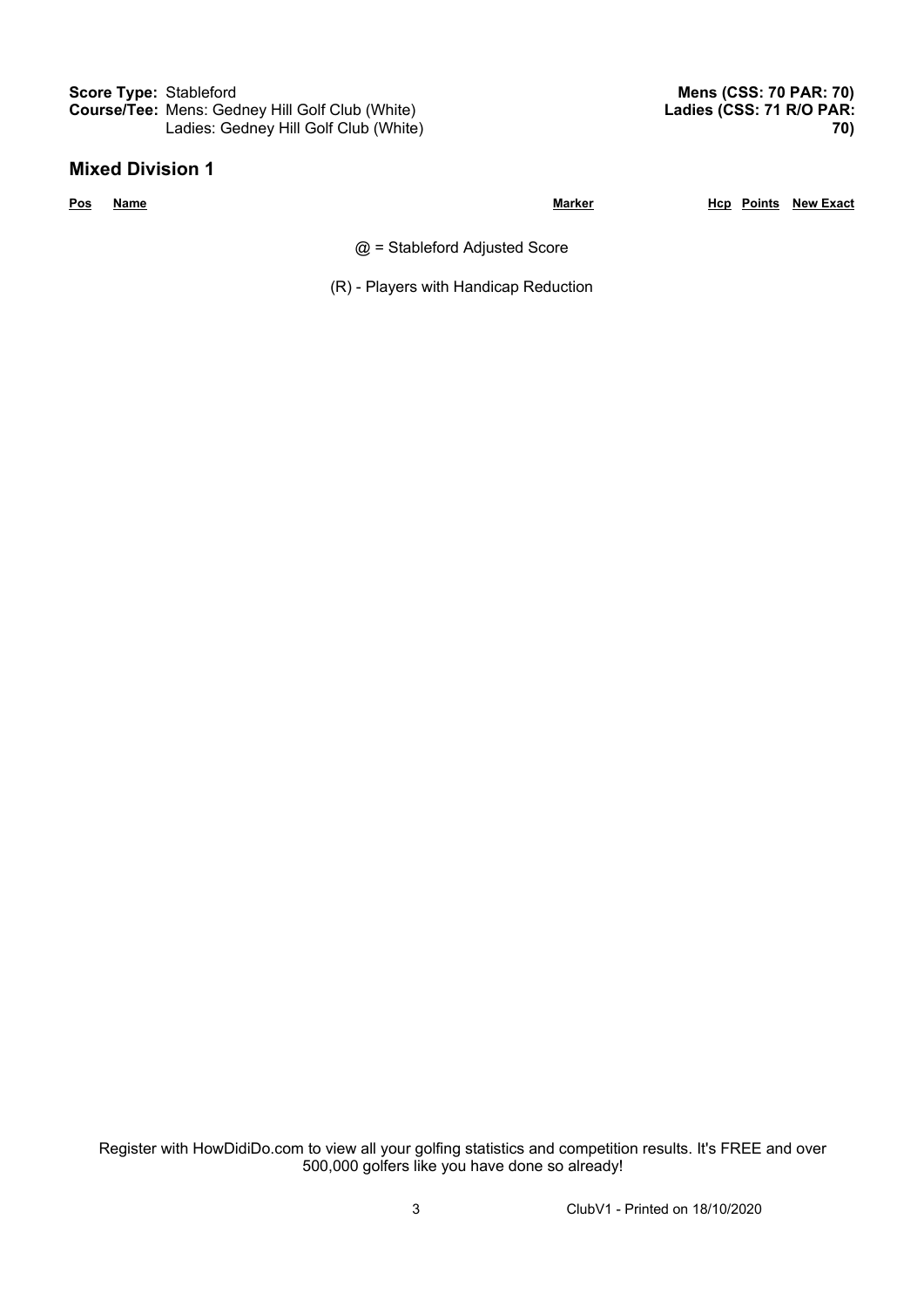## **Gedney Hill Golf Club**

Competition Audit Report

Greenkeepers Open played over the Gedney Hill Golf Club on 26/09/2020

#### **Course Card:** Gedney Hill Golf Club White Card

|                |                          | Hole No. | 1 | $\mathbf 2$ | 3                       | 4            | 5  | 6  | 7              | 8              | 9              | 10 | 11 | 12 | 13          | 14             | 15 | 16           | 17             | 18               |     |
|----------------|--------------------------|----------|---|-------------|-------------------------|--------------|----|----|----------------|----------------|----------------|----|----|----|-------------|----------------|----|--------------|----------------|------------------|-----|
|                |                          | S.I.     | 8 | 4           | 12                      | 14           | 16 | 10 | 18             | $\overline{2}$ | 6              | 15 | 11 | 9  |             | 3              |    | 17           | 5              | 13               |     |
|                | Rec. Name                | Par      | 4 | 4           | 3                       | 3            | 4  | 4  | 4              | 4              | 4              | 4  | 3  | 3  | 4           | 4              | 5  | 4            | 5              | 4                |     |
| 15             | <b>Nigel Baines</b>      | (16)     | 0 | 4           | $\overline{\mathbf{2}}$ | $\mathbf{2}$ | 5  | 4  | 5              | 6              | 3              | 6  | 4  | 4  | $\mathbf 0$ | 6              | 0  | 5            | $\overline{7}$ | 5                | 68  |
| $\overline{2}$ | Roy Bennett              | (28)     | 6 | 6           | 5                       | 4            | 4  | 5  | 5              | 0              | $6\phantom{1}$ | 4  | 4  | 5  | 6           | $\overline{7}$ | 0  | 0            | $\Omega$       | 5                | 72  |
| 31             | <b>Neil Bird</b>         | (18)     | 5 | 6           | 4                       | 4            | 6  | 7  |                | 5              | 5              | 5  | 4  | 3  | 7           | 9              |    | 7            | 6              | 5                | 102 |
| 229            | <b>Adrian Bishop</b>     | (14)     | 6 | 5           | 4                       | 4            | 5  | 5  | 5              | 0              | 5              | 4  | 3  | 3  | 4           | 0              | 0  | 4            | 5              | 4                | 66  |
| 128            | Andy Brereton            | (16)     | 0 | 5           | 4                       | 4            | 6  | 5  | 5              | 4              | 6              | 5  | 0  | 3  | 5           | 6              |    | 5            | $\overline{7}$ | 6                | 83  |
| 4              | <b>Adam Britton</b>      | (8)      | 5 | 5           | 0                       | $\mathbf{0}$ | 0  | 0  | 0              | 0              | 0              | 0  | 0  | 0  | 0           | 0              | 0  | 0            | 0              | $\boldsymbol{0}$ | 10  |
| 1              | <b>Steve Carn</b>        | (17)     | 0 | 4           | 4                       | 4            | 4  | 0  | 5              | 5              | 6              | 0  | 4  | 3  | 5           | 4              |    | 4            | 0              | 5                | 64  |
| 418            | <b>Trevor Chinery</b>    | (22)     | 5 | 6           | 3                       | 4            | 5  | 0  | $\overline{7}$ | 5              | $\,6$          | 5  | 4  | 3  | 6           | 8              | 8  | 5            | 5              | 5                | 90  |
| 126            | <b>Steve Coe</b>         | (15)     | 5 | 5           | 3                       | 0            | 5  | 4  | 5              | 4              | 3              | 5  | 5  | 4  | 5           | 0              |    | 0            | 0              | 5                | 65  |
| 57             | <b>Eric Cowles</b>       | (18)     | 0 | 6           | 0                       | 4            | 4  | 0  | 5              | 6              | $\pmb{0}$      | 4  | 5  | 4  | 4           | 5              | 0  | 6            | 6              | 5                | 64  |
| 247            | Stephen Crane            | (11)     | 4 | 4           | 4                       | 3            | 6  | 4  | 4              | 5              | 6              | 4  | 4  | 5  | 4           | 0              | 0  | 0            | 6              | 5                | 68  |
| 25             | <b>Chris Davies</b>      | (8)      | 5 | 4           | 3                       | 3            | 5  | 5  | 5              | 4              | $\pmb{0}$      | 4  | 3  | 4  | 4           | 6              |    | 4            | 0              | $\mathbf 0$      | 66  |
| 410            | Jayme Dixon              | (31)     | 7 | 6           | 0                       | 4            | 0  | 7  | 0              | 0              | 5              | 0  | 0  | 5  | 7           | 7              | 0  | $\mathbf{0}$ | 0              | 0                | 48  |
| 27             | <b>Graham East</b>       | (20)     | 6 | 6           | 4                       | 5            | 6  | 5  | 4              | 0              | 5              | 5  | 4  | 4  | 4           | 6              |    | 4            | 0              | 5                | 80  |
| 289            | Robin Exley              | (9)      | 5 | 5           | 0                       | 3            | 4  | 5  | 4              | 6              | 5              | 4  | 3  | 4  | 5           | 5              |    | 4            | 6              | 4                | 79  |
| 182            | Lewis Field              | (21)     | 5 | 0           | 0                       | 4            | 5  | 0  | 5              | 4              | 5              | 4  | 5  | 4  | 0           | 6              | 8  | 5            | $\mathbf 0$    | 6                | 66  |
| 41             | John George              | (22)     | 4 | 7           | 3                       | 3            | 4  | 5  | 5              | 5              | 5              | 5  | 3  | 5  | 6           | 6              | 0  | 4            | $\overline{7}$ | 0                | 77  |
| 139            | <b>Nigel Grummitt</b>    | (19)     | 6 | 5           | 3                       | 4            | 4  | 5  | 4              | 0              | 4              | 4  | 0  | 0  | 0           | 0              | 0  | 4            | 6              | 5                | 54  |
| 526            | <b>Steve Harris</b>      | (27)     | 0 | 6           | 5                       | 4            | 6  | 0  | 5              | 7              | 4              | 4  | 3  | 4  | 0           | 6              |    | 4            | 0              | 5                | 70  |
| 437            | <b>Gavin Heaton</b>      | (9)      | 5 | 6           | 5                       | 4            | 3  | 5  | 4              | 5              | 4              | 4  | 3  | 4  | 5           | 0              |    | 4            | 6              | 3                | 77  |
| 158            | Paul Hollely             | (18)     | 6 | 6           | 5                       | 5            | 6  | 6  | 0              | 6              | 5              | 5  | 4  | 3  | 0           | 5              | 0  | 5            | 0              | 5                | 72  |
| 340            | <b>Tony Hunt</b>         | (12)     | 5 | 5           | $\mathbf 2$             | 2            | 6  | 5  | 4              | 5              | 4              | 5  | 3  | 3  | 5           | 4              | 8  | 5            | 6              | 4                | 81  |
| 113            | Bryan Johnson            | (20)     | 6 | 7           | 3                       | 3            | 5  | 5  | 5              | 6              | 0              | 6  | 4  | 5  | 5           | 6              | 8  | 7            | 6              | 4                | 91  |
| 148            | Craig Johnson            | (14)     | 0 | 4           | 3                       | 3            | 5  | 4  | 5              | 0              | 0              | 4  | 3  | 3  | 5           | 0              | 0  | 4            | $\overline{7}$ | 4                | 54  |
| 23             | David Lord               | (15)     | 6 | 5           | 5                       | 4            | 4  | 4  | 4              | 0              | 4              | 4  | 3  | 3  | 5           | 5              | 0  | 0            | 0              | 5                | 61  |
| 413            | <b>Adrian McGoldrick</b> | (25)     | 0 | 0           | 0                       | 4            | 6  |    | 5              | 6              | 5              | 6  | 4  | 3  | 7           | 5              | 0  | 6            | 8              | $\mathbf 0$      | 69  |
| 130            | Pat Moeller              | (27)     | 7 |             | 4                       | 5            | 5  | 6  | 5              | 7              | 5              | 4  | 0  | 3  | 5           | 7              | 0  | 0            | $\overline{7}$ | 5                | 82  |